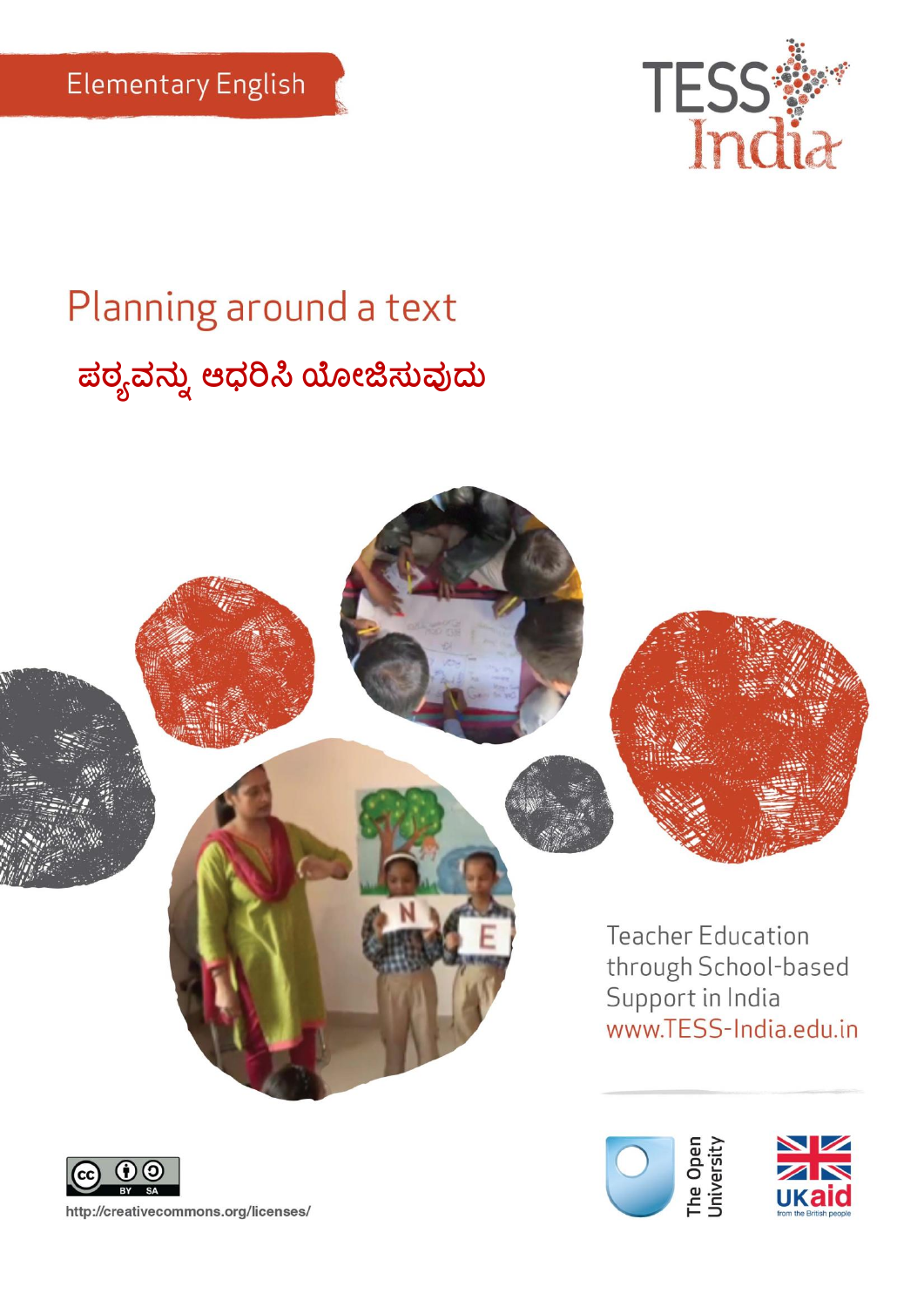ರಾಷ್ಟ್ರೀಯ ಪಠ್ಯಕ್ರಮ ಚೌಕಟ್ಟು (NCF 2005) ಮತ್ತು ಶಿಕ್ಷಕರ ಶಿಕ್ಷಣದ ರಾಷ್ಟ್ರೀಯ ಪಠ್ಯಕ್ರಮ ಚೌಕಟ್ಟು (2009)ಗಳು ಭಾರತದಲ್ಲಿನ ಶಿಕ್ಷಣಕ್ಕಾಗಿ ಮಹಾದಾಸೆಯ ದೃಷ್ಠಿಕೋನವನ್ನು ನೀಡಿವೆ. ಇದರಲ್ಲಿ ಎಲ್ಲಾ ಶಾಲೆಗಳು ಸದೃಢವಾದ ಕಲಿಕಾ ವಾತಾವರಣವನ್ನು ಒದಗಿಸುತ್ತವೆ. ಈ ದೃಷ್ಟಿಕೋನವನ್ನು ಸಾಕಾರಗೊಳಿಸಲು ಶಿಕ್ಷಕರಿಗೆ ಹಾಗೂ ಶಿಕ್ಷಕ ಶಿಕ್ಷಕರಿಗೆ(ತರಬೇತುದಾರರಿಗೆ) ಸಹಾಯ ಹಸ್ತ ನೀಡುವುದೇ ಟೆಸ್ - ಇಂಡಿಯಾ OERನ ಮುಖ್ಯ ಉದ್ದೇಶವಾಗಿದೆ. ಈ ಉದ್ದೇಶವನ್ನು ಈಡೇರಿಸಲು ಶಿಕ್ಷಕರನ್ನು 'ವಿದ್ಯಾರ್ಥಿ'ಗಳೆಂದು ಪರಿಗಣಿಸಿ ಅವರು ತಮ್ಮ ವೃತ್ತಿಯಲ್ಲಿ ಅವಶ್ಯಕವಿರುವ ಸಾಧನ ಹಾಗೂ ವಿಧಾನಗಳನ್ನು ಬೆಳೆಸಿಕೊಳ್ಳುವಲ್ಲಿ ನೈಪುಣ್ಯತೆಯನ್ನು ಹೊಂದುವಂತೆ, ಬೋಧನೆಯ ಮತ್ತು ಕಲಿಕೆಯ ವಿಧಾನಗಳಲ್ಲಿ ಸಕ್ರಿಯವಾಗಿ ತೊಡಗಿಸಿಕೊಳ್ಳಲು ಸಹಾಯವಾಗುವಂತೆ ಸಂಪನ್ಮೂಲ ರಚಿಸಲಾಗಿದೆ. OER ಮುಖ್ಯ ಲಕ್ಷಣವೆಂದರೆ ಶಿಕ್ಷಕರು ಘಟಕಗಳನ್ನು, ವೈಯಕ್ತಿಕ ಚಟುವಟಿಕೆಗಳನ್ನು, ಕೇಸ್ ಸ್ಪಡಿಗಳನ್ನು ಬಳಸಿ, ಅವರ ವೃತ್ತಿ ಕೌಶಲ್ಯವನ್ನು ವೃದ್ಧಿಸಿಕೊಂಡು ಅವುಗಳನ್ನು ನೂತನ ಸಂದರ್ಭಗಳಿಗೆ ಮತ್ತು ವಿಷಯಗಳಿಗೆ ಅನ್ವಯಿಸುವುದು.

ಎಲ್ಲಾ ವಿಷಯಗಳಿಗೂ ಹಾಗೂ ಎಲ್ಲಾ ಹಂತಗಳಿಗೂ ಅನ್ವಯವಾಗುವ ಈ ಪ್ರಮುಖ ಸಂಪನ್ಮೂಲಗಳು, ಭಾರತದ ಶಿಕ್ಷಣ ನೀತಿ ಮತ್ತು ಟೆಸ್ ಇಂಡಿಯಾ OERನಲ್ಲಿನ ಮಾದರಿಯಂತೆ, ಶಿಕ್ಷಕರಿಗೆ ಶೈಕ್ಷಣಿಕ ಕ್ಷೇತ್ರದಲ್ಲಿನ ಪ್ರಮುಖ ವಿಧಾನಗಳ ಬಗ್ಗೆ ಮುಂದುವರಿದ ಪ್ರಾಯೋಗಿಕ ಸಲಹೆಗಳನ್ನು ನೀಡುತ್ತವೆ. ಟೆಸ್ ಇಂಡಿಯಾದ ಪ್ರಾಯೋಗಿಕ ತತ್ವಗಳನ್ನೊಳಗೊಂಡಂತೆ ವಿದ್ಯಾರ್ಥಿಗಳನ್ನು ಸಂಘಟಿಸುವ ವಿಧಾನಗಳು, ಕಲಿಕಾ ಚಟುವಟಿಕೆಗಳು ಮತ್ತು ಶಿಕ್ಷಕ-ವಿದ್ಯಾರ್ಥಿ ಮತ್ತು ವಿದ್ಯಾರ್ಥಿ –ವಿದ್ಯಾರ್ಥಿಗಳ ನಡುವಿನ ಒಡನಾಟವನ್ನು ಏರ್ಪಡಿಸುವ ವಿಧಾನಗಳನ್ನು ಒಳಗೊಂಡಿದೆ. ಶಿಕ್ಷಕರಿಗೆ ಹಾಗೂ ಶಿಕ್ಷಕ ಶಿಕ್ಷಕರಿಗೆ(ತರಬೇತುದಾರರಿಗೆ) ವೆಬ್ $\vec{\rm a}_s$ ಟ್ ನಲ್ಲಿ ಈ ಪ್ರಮುಖ ಸಂಪನ್ಮೂಲಗಳು ಲಭ್ಯವಿದೆ.

### **ವೋಡಿಯೋ ಸಂನಮೂಲಗಳು**

ಟೆಸ್ ಇಂಡಿಯಾದವರು ತಯಾರಿಸಿದ ವೀಡಿಯೋ ಕ್ಲಿಪ್ಗಳ ಸಮೂಹವು ತರಗತಿಯಲ್ಲಿನ ಭಾಗವಹಿಸುವಿಕೆಯ ಪ್ರಮುಖ ತಂತ್ರಗಳನ್ನು ವಿವರಿಸುತ್ತವೆ. (ಪ್ರಮುಖ ಸಂಪನ್ಮೂಲಗಳ ವಿಷಯಗಳಿಗೆ ಸರಿಹೊಂದುವಂತೆ) ಶಿಕ್ಷಕರು ಹಾಗೂ ವಿದ್ಯಾರ್ಥಿಗಳು ಭಾಗವಹಿಸುವಿಕೆಯ ಅಭ್ಯಾಸಗಳನ್ನು ಭಾರತೀಯ ತರಗತಿಗಳಲ್ಲಿ ಬಳಸುವುದನ್ನು ಈ ಕ್ಲಿಪ್ ಗಳಲ್ಲಿ ನಾವು ಕಾಣಬಹುದಲ್ಲದೇ, ನಿರ್ದಿಷ್ಟ ಕ್ರಿಯೆಗಳನ್ನು ಹಾಗೂ ನಡತೆಗಳನ್ನು ವೀಕ್ಷಕರು ಗುರುತಿಸಲು ವೀಕ್ಷಕ ವಿವರಣೆಯನ್ನು ಕೇಳಬಹುದು. ಈ ವೀಡಿಯೋ ಕ್ಲಿಪ್ಗಳನ್ನು ಹಿಂದಿ ತರಗತಿಗಳಲ್ಲಿ ಚಿತ್ರೀಕರಿಸಿದ್ದು, ವಿವಿಧ ರಾಜ್ಯಗಳಿಗೆ ಅನುಗುಣವಾಗಿ ವೀಕ್ಷಕ ವಿವರಣೆಯನ್ನು ಭಾಷಾಂತರಿಸಲಾಗಿದೆ. ಈ ವೀಡಿಯೋ ಕ್ಲಿಪ್ಗಳಿಗೆ ಲಿಂಕ್ ಗಳನ್ನು ವೀಡಿಯೋ ಚಿತ್ರದ ಮೂಲಕ OERಗಳಲ್ಲಿ ನಿರ್ದಿಷ್ಟ ಸ್ಥಳಗಳಲ್ಲಿ ತೋರಿಸಿದ್ದು, ಅಂತರ್ಜಾಲದ ಮೂಲಕ ಬಳಕೆದಾರರು ಇದನ್ನು ಬಳಸಬಹುದಾಗಿದೆ. ಈ ವೀಡಿಯೋ ಕ್ಲಿಪ್ ಗಳನ್ನು ಟ್ಯಾಬ್ಲೆಟ್, ಪಿಸಿ, ಡಿ.ವಿ.ಡಿ, ಮೊಬ್ಶೆಲ್ ಫೋನ್ಗಳಲ್ಲಿ ಹಾಗೂ ಎಸ್.ಡಿ ಕಾರ್ಡ್ ಮೂಲಕ ಬಳಸಲು ಬಳಕೆದಾರರು ಇವುಗಳನ್ನು ಡೌನ್ಲೋಡ್ ಮಾಡಬಹುದಾಗಿದೆ. [\(http://www.tess-india.edu.in/\)](http://www.tess-india.edu.in/)

### *Version 2.0 EE07TESSKNV1*

*Except for third party materials and otherwise stated, this content is made available under a Creative Commons Attribution-ShareAlike licence:<http://creativecommons.org/licenses/by-sa/3.0/>*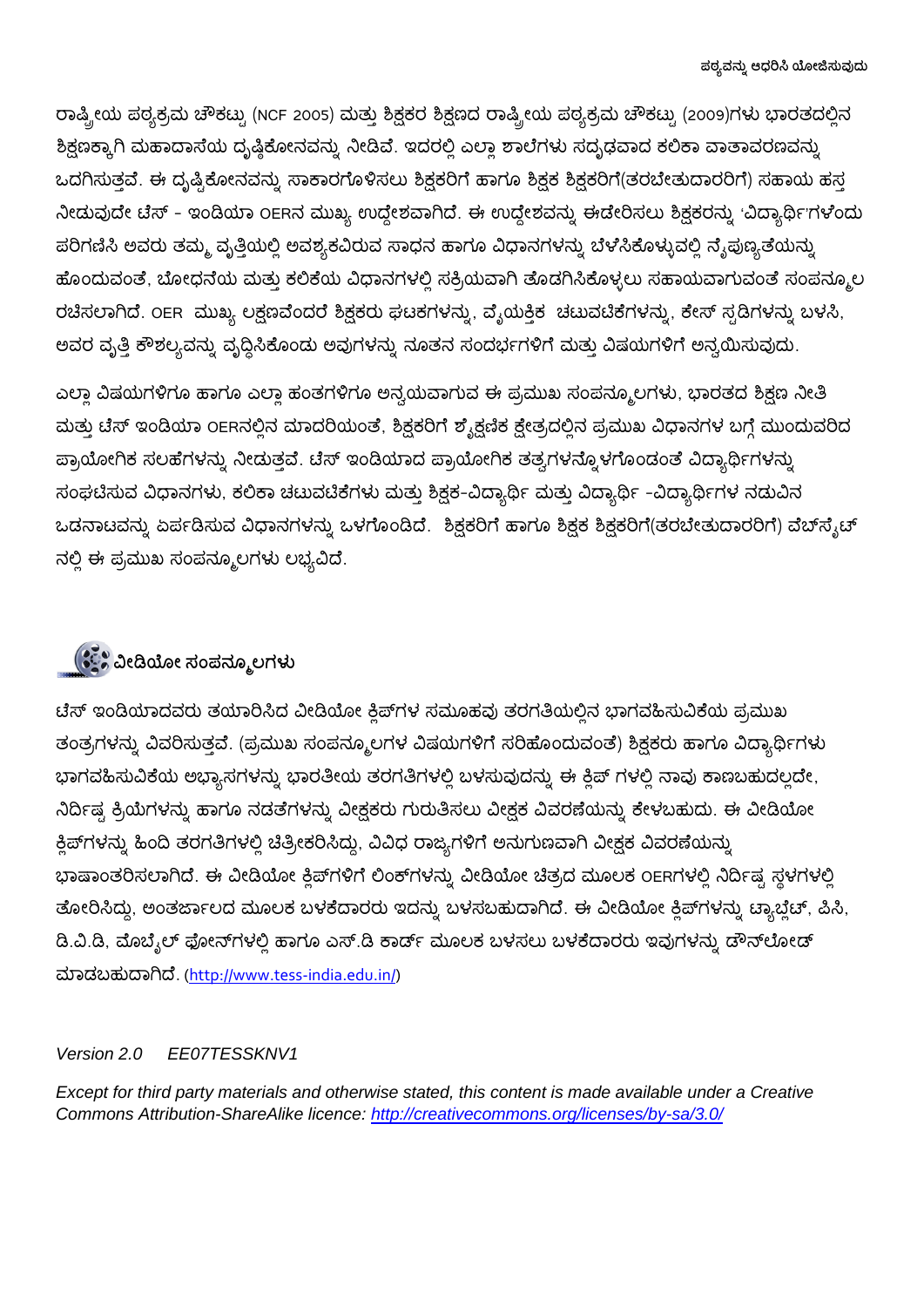# What this unit is about

This unit is about how to plan a variety of language and literacy activities linked to a story, a text or to a textbook lesson. The unit also focuses on managing group work for these activities.

There is so much you can do with a story, a poem or even a newspaper article. Any text that you choose for English lessons can be the starting point for helping students to develop English language skills through activities linked to this text.

Students like new experiences, but they also like routines where they can have repeated opportunities to practise new skills and ideas. These factors mean that you should be ready to plan a range of activities around any text that you choose for your English class. You can also adapt your activities to cater to a diverse group of students and classes.

The activities in this unit will take you, step by step, through planning, preparing, managing and evaluating multiple activity lessons based on a text of your choice.

# ಈ ಘಟ್ಕ್ದ**ಲ್ಲಿಏ**ನದೆ ?

ಈ ಘಟಕದಲ್ಲಿ ಒಂದು ಕಥೆ, ಪಠ್ಯ ಅಥವಾ ಪಾಠಕ್ಕೆ ಹೊಂದಿಕೊಂಡು, ಭಾಷೆ ಮತ್ತು ಸಾಕ್ಷರತೆಗೆ ಸಂಬಂಧಿಸಿದ ವ್ಯೆವಿಧ್ಯಮಯವಾದ ಚಟುವಟಿಕೆಗಳನ್ನು ಹೇಗೆ ಹಮ್ಮಿಕೊಳ್ಳಬಹುದು ಎಂಬುದನ್ನು ಚರ್ಚಿಸಲಾಗಿದೆ. ಈ ಚಟುವಟಿಕೆಗಳಿಗೆ ಗುಂಪು ಕಾರ್ಯಗಳನ್ನು ಹೇಗೆ ನಿರ್ವಹಿಸಬಹುದು ಎಂಬುದನ್ನು ಈ ಘಟಕದಲ್ಲಿ ಕೇಂದ್ರೀಕರಿಸಲಾಗಿದೆ.

ಶಿಕ್ಷಕರು ಒಂದು ಕಥೆ, ಕವನ ಅಥವಾ ಪತ್ರಿಕೆಯ ಲೇಖನಕ್ಕೆ ಸಂಬಂಧಿಸಿದಂತೆ ಬೇಕಾದಷ್ಟು ಚಟುವಟಿಕೆಗಳನ್ನು ಆಯೋಜಿಸಬಹುದು. ವಿದ್ಯಾರ್ಥಿಗಳ ಇಂಗ್ಲಿಷ್ ಭಾಷಾ ಕೌಶಲಗಳನ್ನು ಬೆಳೆಸುವಲ್ಲಿ, ನೀವು ಆಯ್ಕೆ ಮಾಡಿಕೊಳ್ಳುವ ಯಾವುದೇ ಪಠ್ಯ ಮತ್ತು ಈ ಪಠ್ಯದ ಸುತ್ತ ಹಮ್ಮಿಕೊಂಡಿರುವ ಚಟುವಟಿಕೆಗಳು ಆರಂಭಿಕ ಹಂತಗಳಲಿ ಸಹಾಯಕವಾಗಬಹುದು.

ವಿದ್ಯಾರ್ಥಿಗಳು ಹೊಸ ಅನುಭವಗಳನ್ನು ಇಷ್ಟಪಡುತ್ತಾರೆ. ಆದರೆ, ಹೊಸ ಕೌಶಲಗಳನ್ನು ಮತ್ತು ವಿಚಾರಗಳನ್ನು ಕಲಿಯಲು ಸತತ ಅವಕಾಶಗಳು ದೊರೆಯುವ ರೂಢಿ (routine) ಗಳನ್ನೂ ಅವರು ಇಷ್ಟಪಡುತ್ತಾರೆ. ಅಂದರೆ, ಇಂಗ್ಲಿಷ್ ತರಗತಿಗೆ ಆಯ್ಕೆ ಮಾಡಿಕೊಳ್ಳುವ ಯಾವುದೇ ಪಠ್ಯದ ಸುತ್ತ ಹಲವಾರು ರೀತಿಯ ಚಟುವಟಿಕೆಗಳನ್ನು ಆಯೋಜಿಸಲು ಶಿಕ್ಷಕರಾದ ನೀವು ತಯಾರಿರಬೇಕು. ಈ ಚಟುವಟಿಕೆಗಳನ್ನು ವಿವಿಧ ಗುಂಪಿನ ಮತ್ತು ತರಗತಿಯ ವಿದ್ಯಾರ್ಥಿಗಳಿಗೆ ಹೊಂದಿಸಲೂ ನೀವು ಸಮರ್ಥರಿರಬೇಕು.

ನಿಮ್ಮ ಆಯ್ಕೆಯ ಪಠ್ಯದ ಸುತ್ತ ಹಲವು ಸ್ತರದ ಚಟುವಟಿಕೆಗಳನ್ನು ಆಯೋಜಿಸುವುದು, ತಯಾರಿಸುವುದು, ನಿರ್ವಹಿಸುವುದು ಮತ್ತು ಮೌಲ್ಯಮಾಪನ ಮಾಡುವುದನ್ನು ಈ ಘಟಕದಲ್ಲಿ ಹಂತಹಂತವಾಗಿ ತಿಳಿಸಿಕೊಡಲಾಗಿದೆ.

# What you can learn in this unit

- To extend English textbook lessons.
- To plan linked activities for English lessons.
- To develop classroom management skills for English.

# ಈ ಘಟಕದಲ್ಲಿ ನೀವೇನು ಕಲಿಯಬಹುದು ?

- ಇಂಗ್ಲಿಷ್ ಪಠ್ಯಪುಸ್ತಕದ ಪಾಠಗಳನ್ನು ವಿಸ್ತರಿಸುವುದು.
- ಇಂಗ್ಲಿಷ್ ಪಾಠಗಳಿಗೆ ಹೊಂದಿಕೊಂಡು ಚಟುವಟಿಕೆಗಳನ್ನು ಆಯೋಜಿಸುವುದು.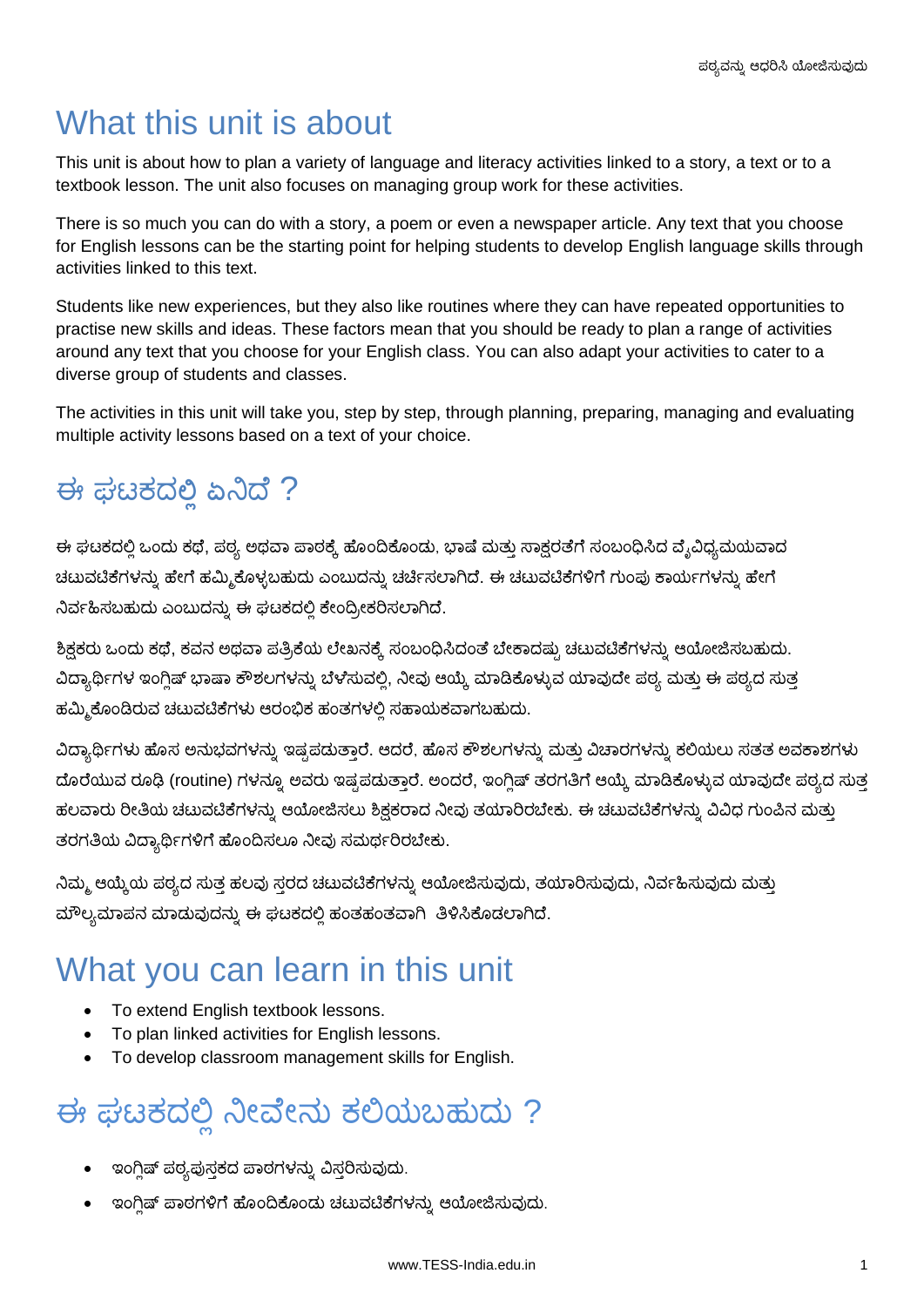ಇಂಗ್ಲಿಷ್ ತರಗತಿಗಳನ್ನು ನಿರ್ವಹಿಸುವ ಕೌಶಲಗಳನ್ನು ಬೆಳೆಸುವುದು.

# 1 One story, many activities

When you plan a variety of activities around a story or a poem, you can address the different language learning needs of students. In Case Study 1, a teacher plans multiple activities linked to a familiar story.

### **Case Study 1: Mythili plans multiple activities for mixed ages**

*Mythili teaches a large mixed age group of students in Classes I, II and III.* 

In my class there are students of different ages and abilities. Instead of giving different language books to different groups, I plan learning activities based on one story that each group can achieve at their level.

For example, all my students love the story of 'The Puri Boy' [see Resource 1]. For this story, I planned four activities for different age groups. I put students into groups and display a wall chart of these groups. Then I set up the classroom so that on each day of the week a group has an area to work on a 'Puri Boy' activity. The younger students work with me, and the older students work independently – this is a good skill for them to learn.

Over a two-week period, I rotate the groups through all the activities. I make another wall chart that says what each group will do every day. The group name chart and the activity chart encourage students to read in English.

Sometimes I mix the groups, so that the older ones help the younger ones. Also, I expect the older students to do more writing than the younger ones.

Here are my activities for the 'Puri Boy' story. Can you guess which groups worked with me, and which groups worked independently?

- 1. Extend the story orally with pictures, introducing other animals such as a dog, goat, ox, bullock, elephant or monkey, and the sounds they make. Students will tell me the names of these animals in their mother tongues.
- 2. Read from the board and practice other action words:
	- o Run, run, as fast as you can
	- $\circ$  Jump, jump, as high as you can
	- o Skip, skip, as far as you can
	- o Walk, walk, as far as you can

To ensure that students with physical disabilities do not feel excluded, these can be used:

- o Eat, eat as much as you can
- o Clap, clap as loud as you can
- o Sleep, sleep as long as you can
- 3. Word search: students identify word(s) hidden in these words: 'catch', 'woman', 'late', 'fast' and 'dough'. Less able students and younger students match pictures and words.
- 4. Practice and write English dialogue in pairs: one student is the talking puri and the other student talks to the puri. Start by using the words and phrases of the story, and try out other English phrases such as 'Oh no! Don't eat me! I will run away!'

I always plan some extension activities for able students to do, such as:

Story extension and different endings: say or write what would happen if the fox didn't eat the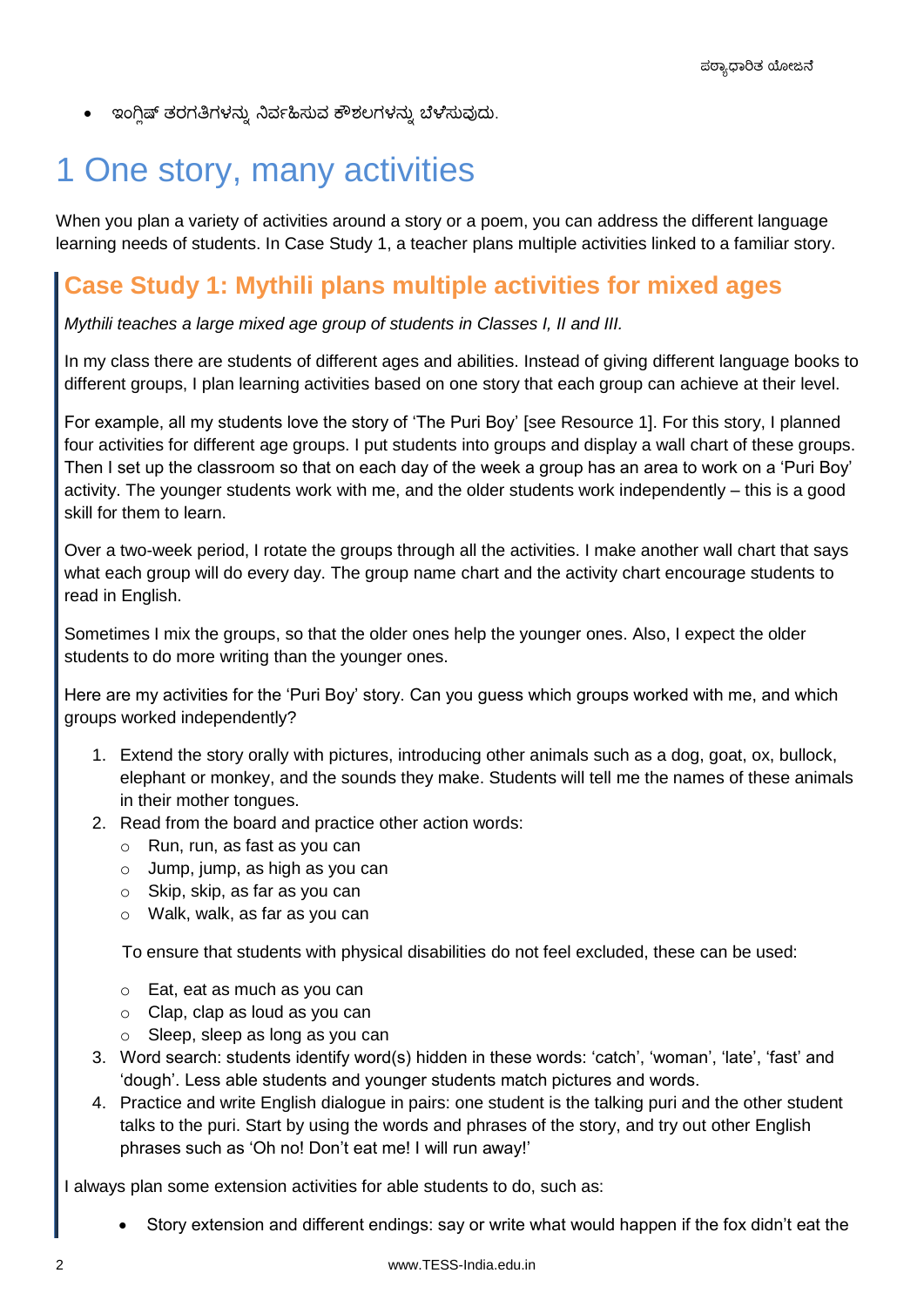Puri Boy.

 Create new characters such as a talking car, a talking doll, or a talking chapati, and tell or write new stories with these new characters.

Finally, I plan activities for the whole class to do. This brings the learning together for everyone:

- Mask making: draw on a sheet of paper any character from the story. Cut out the eyes. Punch a hole on either side of the mask. Thread the holes and knot up the ends. Learn additional vocabulary reinforced through craft instructions, e.g. 'draw', 'cut', 'string', 'eyes', etc. Label craft resources in English.
- Playscript writing: dialogue between characters, acting out the story using the new characters, the new action words and the masks.

Students do not get bored returning to the same story. Planning different activities around one story gives them – and me – repeated opportunities to practise English using a familiar and playful theme. With multiple activities around a text, students have time to develop confidence in using English and I have assessment opportunities when I work with groups.



### **Pause for thought**

- Do you think your students would enjoy these kinds of story-based lesson? Why, or why not?
- What are the difficulties for you, as a teacher, in organising such sessions?
- Do you think you could achieve some of these types of session, if not all of them?

The activities that follow will help you to plan, manage and evaluate multiple activity sessions.

### **Activity 1: Plan multiple activities with a story**

Do this activity with colleagues, if possible. Use the short story below or choose one from your own English textbook.

### **'Raja'**

Raja called Shyama to come and play with him. Shyama said that he had to work and could not play. Raja went to a field with a ball. Raja saw honey bees and called them to play. The honey bees said they could not play as they had to work. He then saw ants. Raja called out, 'Ants! Ants! Come let us

play!' 'No, we cannot play. We have to work,' said the ants. Raja went home. He helped his father at work. Father said, 'You are a good boy.' Raja felt happy.

Brainstorm and list possible activities based on the story of Raja's search for playmates. Think about activities that might involve the following elements:

- art and craft
- games
- drama, dialogue or role plays
- reading
- writing
- links to other subjects, using English.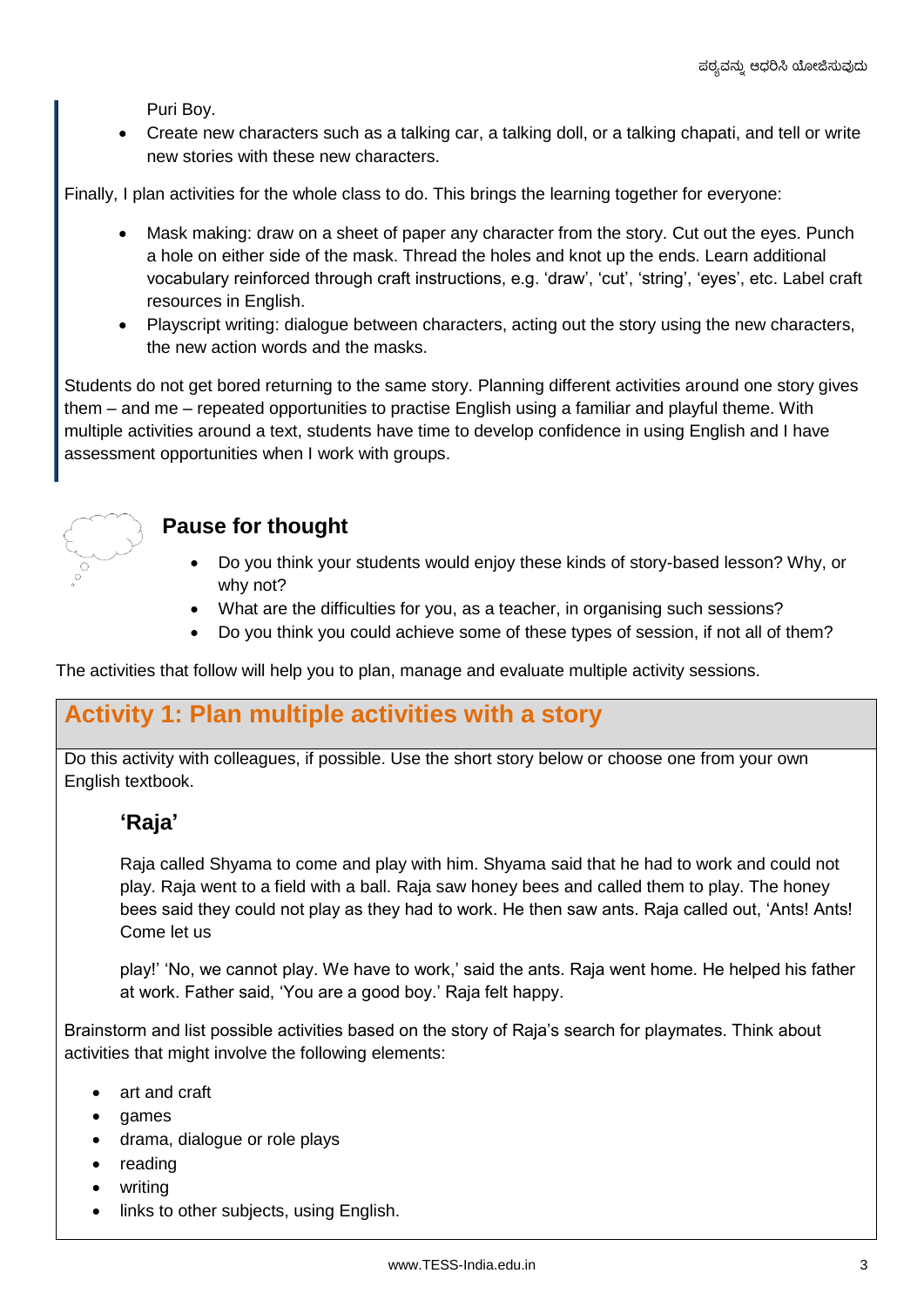As you do this, think about the different abilities of your students. How could the activities support their learning?

Here is what a group of Class III teachers thought of, for the story of Raja. In each activity, there is an emphasis on reading, writing or speaking English.

- **Craft activity:** Make insect and animal masks. For a sight-impaired or blind student in the class, other students outline the masks for them. Label tools and materials (mask, paper, scissors, paint, string) in English.
- **Drama/role play:** Act out the dialogue, adding other animals and friends of Raja using the masks made in the craft activity. Practise English pronunciation and speaking.
- **Reading and vocabulary development:** Read the story aloud together from the chalkboard or the textbook, looking at the sentences 'Come let us play' and 'No, we cannot play'. Substitute and read together different words in the sentences, such as 'Come let us dance', 'Come let us cook' or 'Come let us sing', and 'No, we cannot dance/cook/sing'. Focus on new vocabulary.
- **Writing:** Draw a series of scenes from the story with speech bubbles and write in the dialogues. Students with writing difficulties are encouraged to label the scenes. Encourage attempts to write in English.
- **Links to other subjects:** Using English to describe insect and animal habitats, and differences between insects and mammals. Use English beyond the language lesson.

Now choose no more than three activities that you feel you could implement using a short story or a poem. Choose a text that you and your students will enjoy. Choose activities that you feel confident doing with students. You might feel more confident about craft or a game, or you might feel more secure with a reading activity. When you have chosen a story and thought of some activities, discuss your ideas with your colleagues. Take their feedback and revise your ideas.



### **Pause for thought**

- Would you put students in age groups or ability groups?
- Would you have two or three groups doing different activities, or all students doing the same activity?
- How would you organise your classroom space?
- What resources would you need?
- How would you inform students of your plans?
- What additional plans do you need to make for students with learning needs?

See Resource 2, Using groupwork', to learn more about organising students in multiple activities.

Now continue the activity, adding more detail.

### **Activity 2: Detailed plans for multiple activities**

Multiple activities work well when planning is detailed and flexible. Here are some points to consider.

### **Timing**

How much time will you need for each activity, including time needed for giving instructions, grouping students, moving equipment and distributing resources?

For example, for the 'Puri Boy' activities in Case Study 1: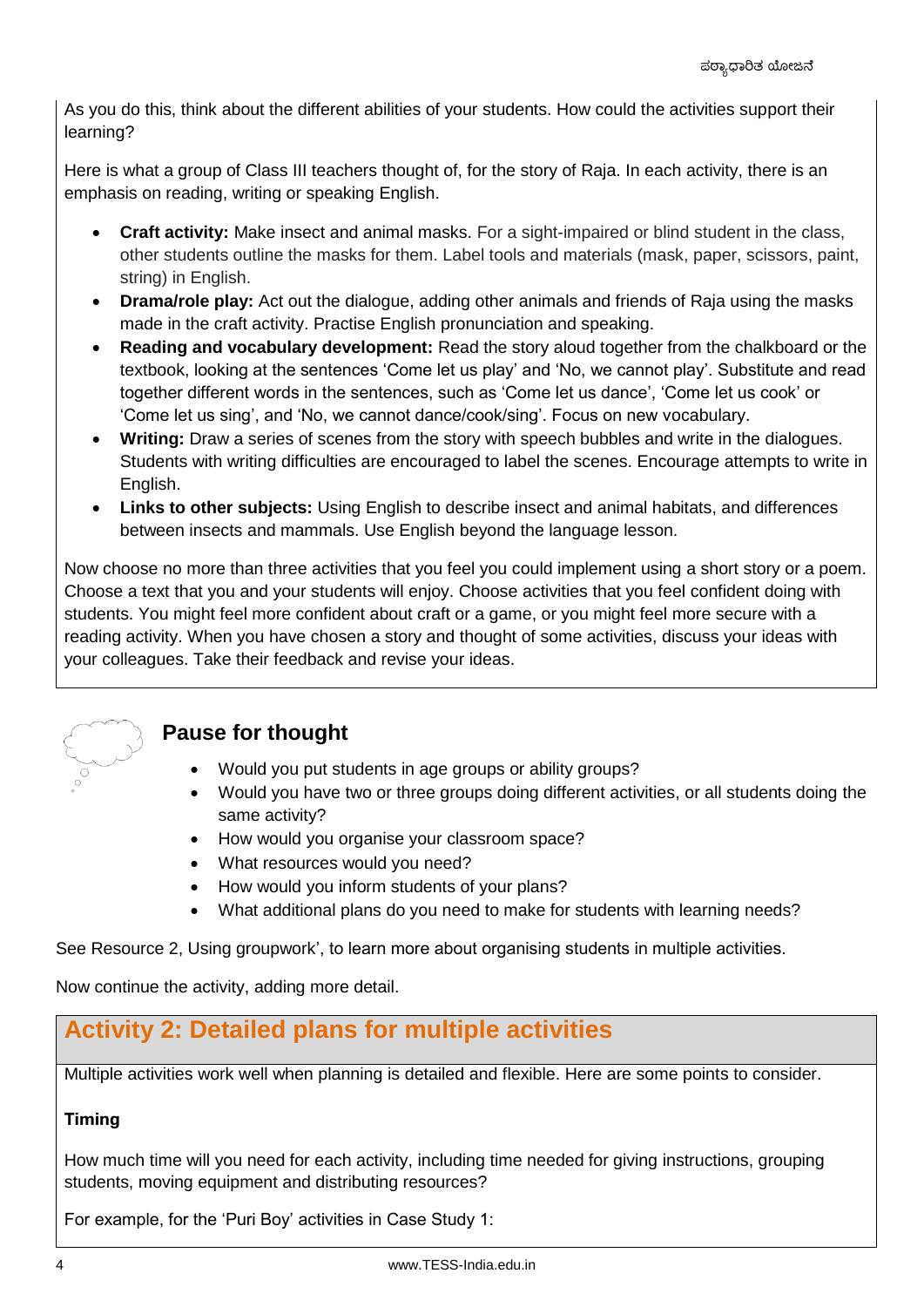- narrating or reading the story: 20 minutes
- teaching and practising the new action words: 15 minutes (including instructing students to stand in a circle and listen, repeat, etc.)
- mask-making: 30 minutes (including distributing resources and repeating instructions).

As you can see, one class period is not enough time to do everything well. Activities should be planned over two or more periods, or on different days of the week. Look at the school calendar to find a suitable time to do the activities without interruption.

#### **English language**

Make the activities into opportunities for English language learning. What words or phrases do you want students to practise? How will you make sure these are used? Make a list of these words and phrases. You could display them in your classroom either on the board or on a poster.

#### **Classroom space and organisation**

You might need to change the way your classroom is set up. Do you need to move chairs or desks? Students can help you to do this. How will you organise the students to start, stop or change from one activity to another? Practise English words and phrases to organise students and get their attention. Here are a few examples:

- 'Turn around and face each other.'
- 'Turn your chairs around.'
- 'Form a circle.'
- 'Move around quietly.'
- 'Listen to me.'
- 'Is everyone ready?'
- 'Please stop and look at me.'
- 'It's time to stop now.'

Now come up with some phrases of your own related to your activity, your classroom and your students. Practise these at home or with a colleague.

#### **Resources and classroom management**

Make a list of the resources you will need. How will you organise the distribution of the resources? For example, you could:

- lay out the resources on tables beforehand and instruct how many students should stand at each table
- tell students to group themselves and assign one member of each group to pick up the resources
- call out names of students and ask them to collect the resources.

You should now have a very detailed plan for multiple activities based on a story or other text, covering timing in the lessons, the English language you will use and encourage your students to use, and the resources needed.

Review and discuss your plan with a colleague, reworking it if necessary.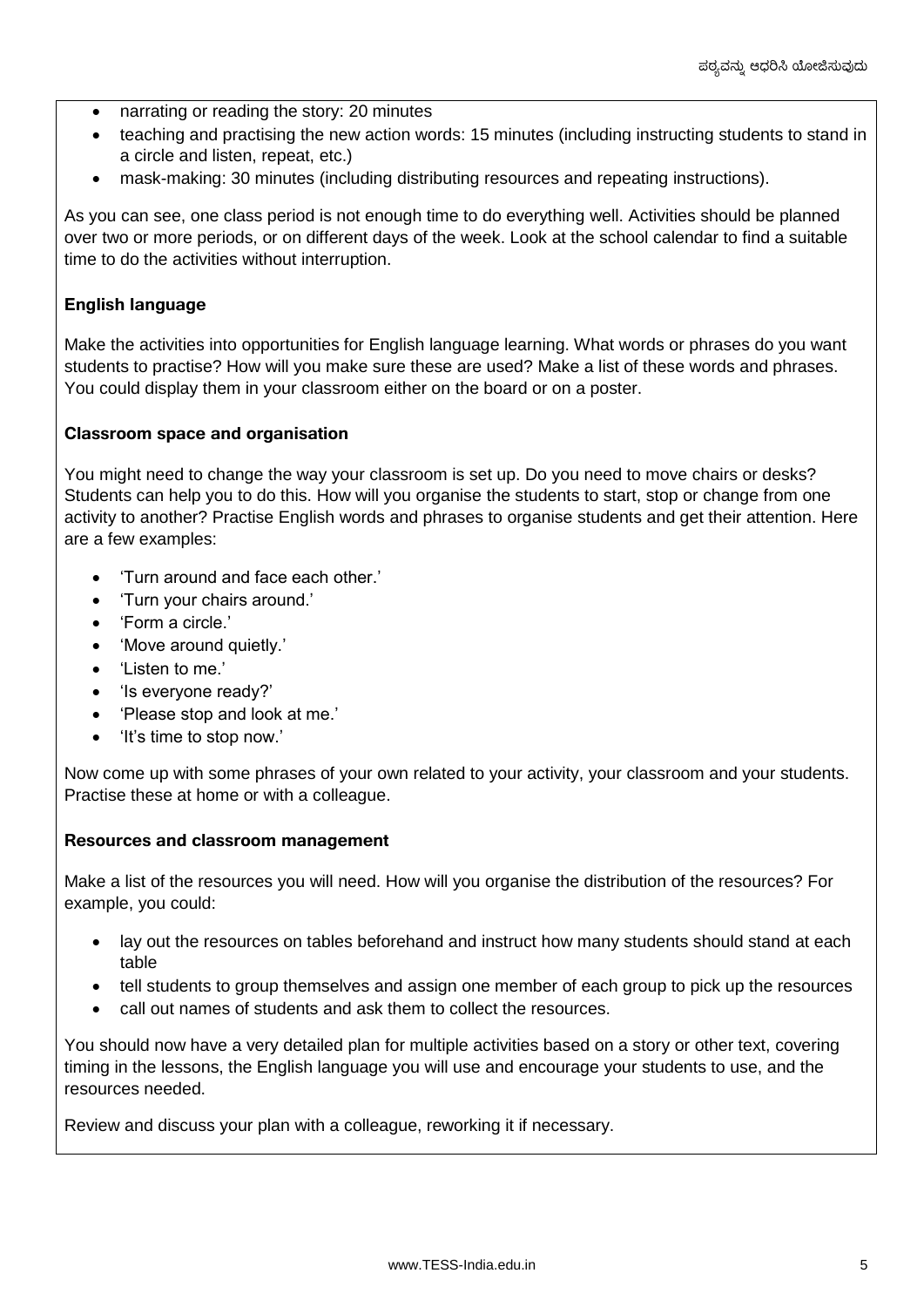# 2 Multiple activities in the classroom

Multiple activities can be an effective way to manage large classes, and classes of mixed ages and mixed abilities. It is also an opportunity for you to separate specific groups for a more focused talking, reading or writing session with you, while the other groups are doing other tasks. In this way, every student will have focused reading with you at some time during the week. When you read with a small group, you have an opportunity to assess individual reading development.

It is important to think about what you will be doing while students are busy with their work. You might go around to each group and monitor its progress during the lesson. When you begin group work, it is often useful to ensure that students are doing the task, but you should also encourage students to try to work independently – even if only for ten minutes. This will build their independent learning skills.

Remember to plan for contingencies. What might go wrong or get in the way of your plan? Students may not be used to working in this way, or they may not understand your instructions. You should be ready to reorganise your activity or rephrase your instructions.

Give students clear instructions so they understand what is required in terms of their behaviour and their outputs. Repeat instructions and encourage students to repeat them to confirm their understanding. Recognise that you have opportunities to practise and speak English for yourself in this role.

Initially you may have to plan this in detail, including strategies for managing the class and groups. Over time, you will find that activities become easier to organise as students get used to the routines.

When you implement the plan you developed in Activities 1 and 2, try to answer these questions so you can learn from the outcome and apply your learning to future lessons:

- What did you enjoy most? Why?
- What did the students enjoy?
- What could have been planned better?
- To what extent did the activities give students opportunities to practise English?
- How did you plan variety in the activities to cater to the needs of different students?
- What opportunities were there for you to practise English yourself?
- What would you do differently next time?

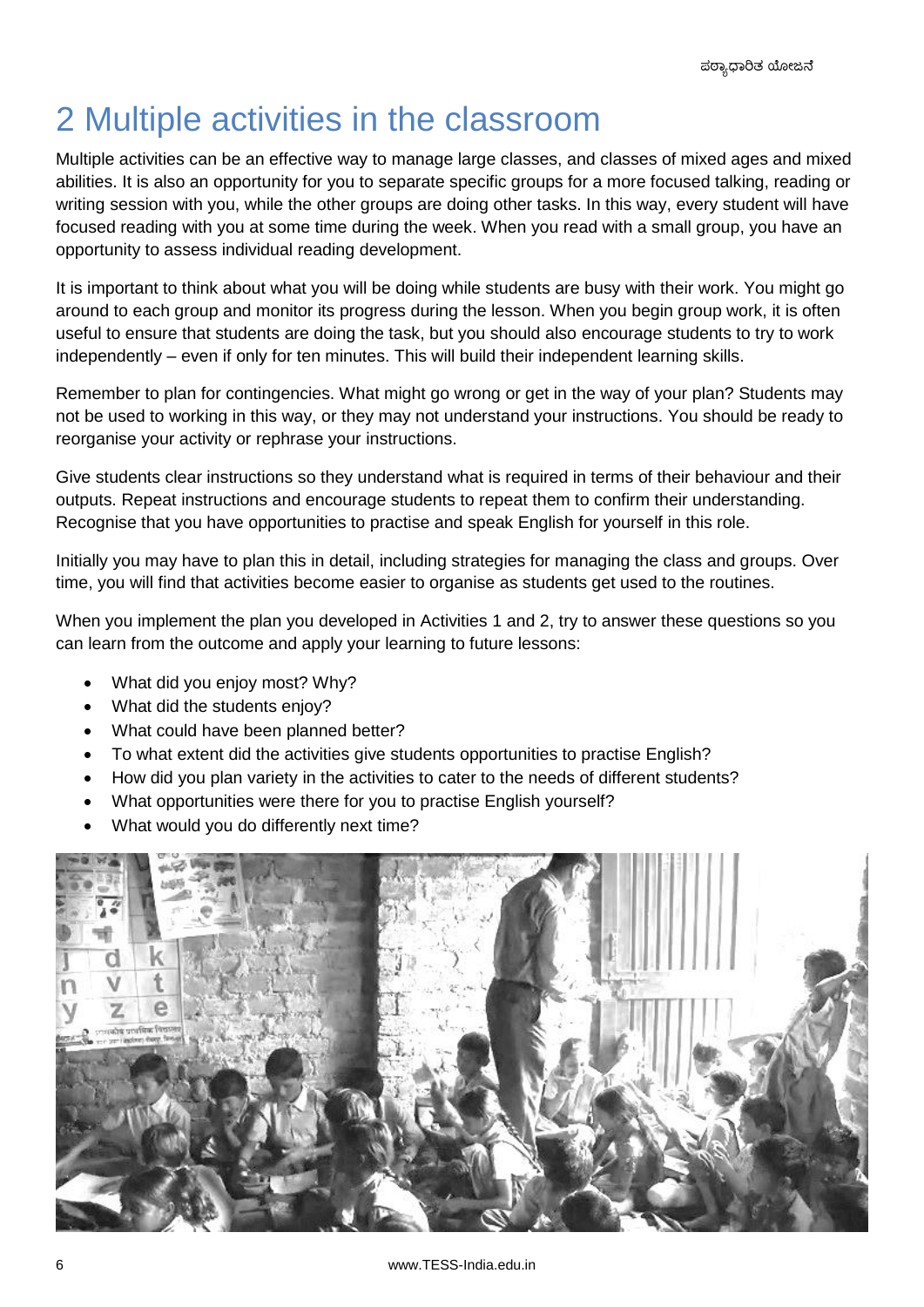

### **Video: Planning lessons**

### 3 Summary

This unit has focused on how you can organise activities to extend the potential of textbook lessons, so that students can learn and practise English. To learn English well, students need a variety of language experiences organised by you.

Fluency in English cannot be developed by using just the textbook. Fortunately, India's national curriculum and most state curricula give teachers the freedom to choose and plan additional activities based on the needs of the students. So think of your English textbook as the starting point for a range of interesting and meaningful language learning activities where you can use your creativity and teaching skills.

### $\overline{350000}$  :

ಈ ಘಟಕದಲ್ಲಿ ಇಂಗ್ಲಿಷ್ ಪಠ್ಯಪುಸ್ತಕದ ಪಾಠಗಳನ್ನು ವಿಸ್ತರಿಸಲು, ಯಾವ ತರಹದ ಚಟುವಟಿಕೆಗಳನ್ನು ಆಯೋಜಿಸಿ, ವಿದ್ಯಾರ್ಥಿಗಳ ಇಂಗ್ಲಿಷ್ ಕಲಿಕೆ ಮತ್ತು ಅಭ್ಯಾಸವನ್ನು ಪ್ರೋತ್ಸಾಹಿಸಬಹುದು ಎಂಬುದನ್ನು ಕೇಂದ್ರೀಕರಿಸಲಾಗಿದೆ. ಇಂಗ್ಲೀಷನ್ನು ಚೆನ್ನಾಗಿ ಕಲಿಯಲು ವಿದ್ಯಾರ್ಥಿಗಳಿಗೆ ನೀವು ಹಮ್ಮಿಕೊಳ್ಳುವ ವೈವಿಧ್ಯಮಯವಾದ ಭಾಷಾ ಅನುಭವಗಳ ಅಗತ್ಯವಿದೆ.

ಕೇವಲ ಪಠ್ಯಪುಸ್ತಕವನ್ನು ಬಳಸುವುದರಿಂದ ಇಂಗ್ಲೀಷನ್ನು ಸುಲಲಿತವಾಗಿ ಬಳಸುವುದು ಕಷ್ಟ ಸಾಧ್ಯ. ವಿದ್ಯಾರ್ಥಿಗಳ ಆವಶ್ಯಕತೆಗಳಿಗೆ ಅನುಗುಣವಾಗಿ ಹೆಚ್ಚುವರಿ ಚಟುವಟಿಕೆಗಳನ್ನು ಆಯ್ಕೆ ಮಾಡಿಕೊಳ್ಳಲು ಮತ್ತು ಆಯೋಜಿಸಲು ನಮ್ಮ ರಾಷ್ಟ್ರೀಯ ಮತ್ತು ರಾಜ್ಯ ಪಠ್ಯಕ್ರಮಗಳು ಶಿಕ್ಷಕರಿಗೆ ಸಂಪೂರ್ಣ ಸ್ವಾತಂತ್ರ್ಯ ಕೊಟ್ಟಿವೆ. ನಿಮ್ಮ ಸೃಜನಶೀಲತೆ ಮತ್ತು ಬೋಧನಾ ಕೌಶಲಗಳನ್ನು ಉಪಯೋಗಿಸಲು, ಇಂಗ್ಲಿಷ್ ಪಠ್ಯಪುಸ್ತಕವನ್ನು ಒಂದು ಸಾಧನವಾಗಿ ಬಳಸಿ, ಆಸಕ್ತಿದಾಯಕವಾದ ಮತ್ತು ಅರ್ಥಪೂರ್ಣವಾದ ವಿವಿಧ ಚಟುವಟಿಕೆಗಳನ್ನು ನಿಮ್ಮ ತರಗತಿಗಳಲ್ಲಿ ಹಮ್ಮಿಕೊಳ್ಳಿ.

Other Elementary English teacher development units on this topic are:

- *Learning English in the creative arts*
- *English and subject content integration*
- *Shared reading*
- *Developing and monitoring reading.*

### **Resources**

### **Resource 1: 'The Puri Boy'**

Once upon a time, an old woman and her husband lived alone in a little old house. They had no children. One day the woman made a puri shaped like a boy. She carefully rolled out the dough, and cut out a very nice-looking boy. What a fine looking boy he was!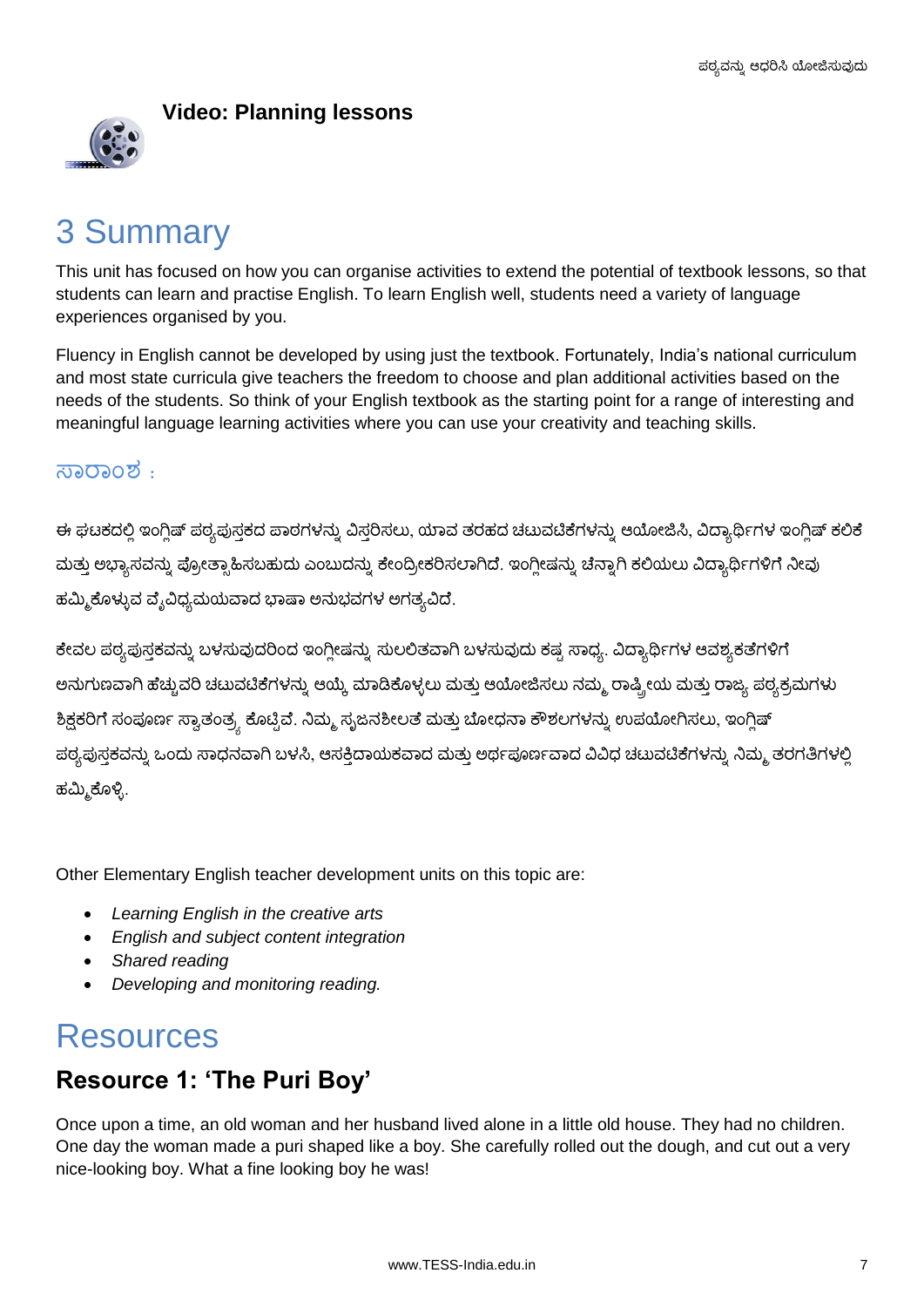The old woman put him in the pan full of hot oil, to fry. After he was fully fried and fluffy, she carefully lifted him from the pan. Up jumped the puri boy, and he ran out the door saying, 'Run, run, as fast as you can! You can't catch me! I'm the puri boy!'

The old woman and the old man ran after him, but they could not catch him.

And so the puri boy ran and ran. While he was running, he met a cow.

'Moo,' said the cow. 'You look very fine! Fine enough to eat!' and the cow started to chase the little boy.

But the puri boy ran faster, saying, 'I ran away from an old woman, I ran away from an old man, and I can run away from you!'

And he laughed, 'Run, run, as fast as you can! You can't catch me! I'm the puri boy!'

The cow ran after the puri boy, but it could not catch him.

While he ran, he met a cat.

'Meow,' said the cat. 'You look good enough to eat. I'm going to eat you, puri boy.'

But the puri boy just laughed, 'I ran away from an old woman, I ran away from an old man, I ran away from a cow, and I can run away from you!'

And so he ran singing, 'Run, run, as fast as you can! You can't catch me! I'm the puri boy!'

The cat ran after the puri boy, but it could not catch him. The puri boy was proud that he could run so fast.

'Nobody can catch me,' he thought. So he kept on running until he met a fox. He wanted to tell the fox how he ran faster than all the others.

'Mr Fox,' he said, 'I ran away from an old woman, I ran away from an old man, I ran away from a cow, I ran away from a cat, and I can run away from you.'

'Why would I want to eat you?' asked Mr Fox. 'I do not like puris.'

The puri boy was happy to hear this. He stopped running. Immediately, the fox ate him up. The fox said, 'Sorry, puri boy – I do like puris.'

### **Resource 2: Using groupwork**

Groupwork is a systematic, active, pedagogical strategy that encourages small groups of students to work together for the achievement of a common goal. These small groups promote more active and more effective learning through structured activities.

### The benefits of groupwork

Groupwork can be a very effective way of motivating your students to learn by encouraging them to think, communicate, exchange ideas and thoughts, and make decisions. Your students can both teach and learn from others: a powerful and active form of learning.

Groupwork is more than students sitting in groups; it involves working on and contributing to a shared learning task with a clear objective. You need to be clear about why you are using groupwork for learning and know why this is preferable to lecturing, pair work or to students working on their own. Thus groupwork has to be well-planned and purposeful.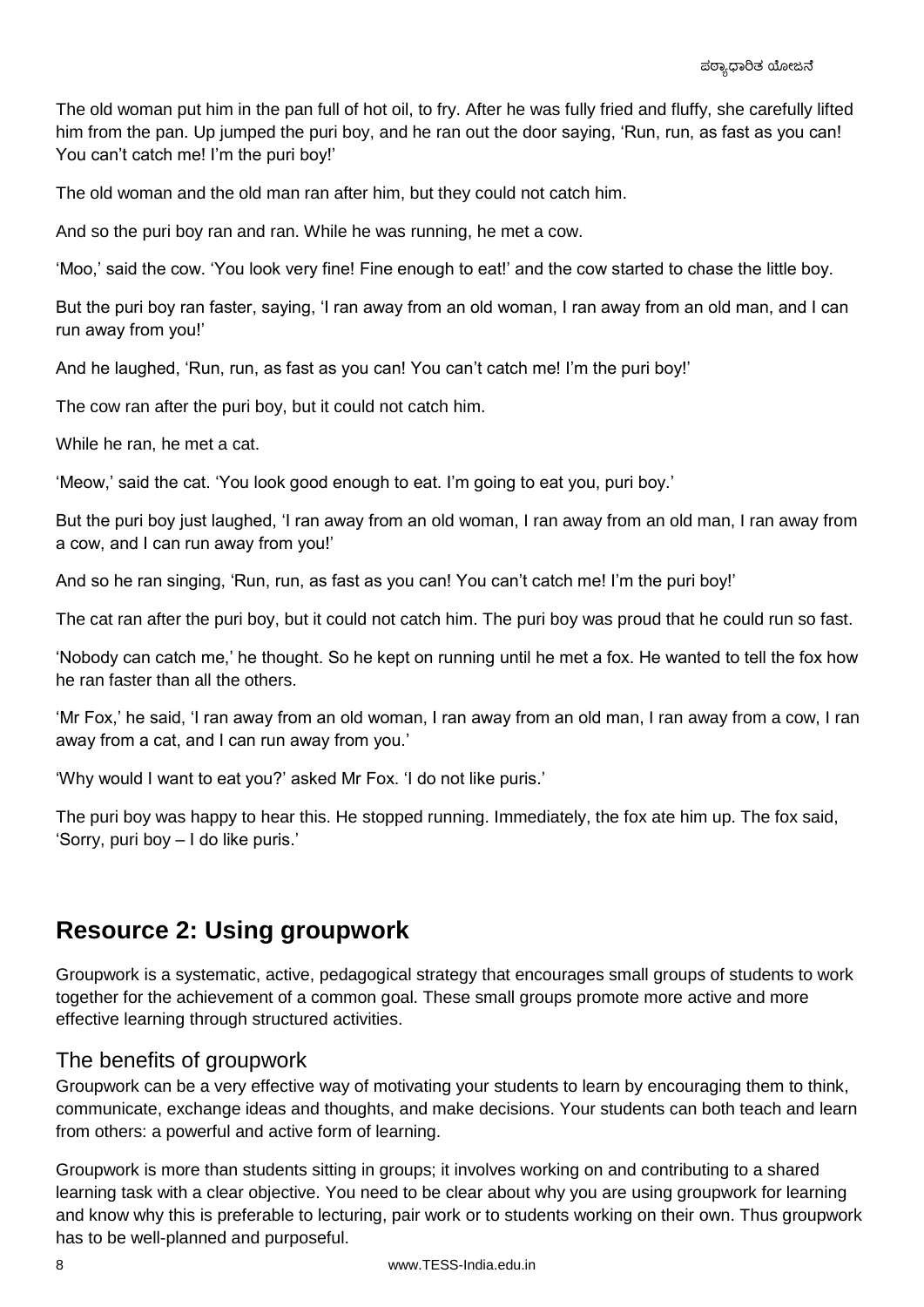### **Planning groupwork**

When and how you use groupwork will depend on what learning you want to achieve by the end of the lesson. You can include groupwork at the start, the end or midway through the lesson, but you will need to allow enough time. You will need to think about the task that you want your students to complete and the best way to organise the groups.

As a teacher, you can ensure that groupwork is successful if you plan in advance:

- the goals and expected outcomes of the group activity
- the time allocated to the activity, including any feedback or summary task
- how to split the groups (how many groups, how many students in each group, criteria for groups)
- how to organise the groups (role of different group members, time required, materials, recording and reporting)
- how any assessment will be undertaken and recorded (take care to distinguish individual assessments from group assessments)
- how you will monitor the groups' activities.

### **Groupwork tasks**

The task that you ask your students to complete depends on what you what them to learn. By taking part in groupwork, they will learn skills such as listening to each other, explaining their ideas and working cooperatively. However, the main aim is for them to learn something about the subject that you are teaching. Some examples of tasks could include the following:

- **Presentations:** Students work in groups to prepare a presentation for the rest of the class. This works best if each group has a different aspect of the topic, so they are motivated to listen to each other rather than listening to the same topic several times. Be very strict about the time that each group has to present and decide on a set of criteria for a good presentation. Write these on the board before the lesson. Students can the use the criteria to plan their presentation and assess each other's work. The criteria could include:
	- o Was the presentation clear?
	- o Was the presentation well-structured?
	- o Did I learn something from the presentation?
	- o Did the presentation make me think?
- **Problem solving:** Students work in groups to solve a problem or a series of problems. This could include conducting an experiment in science, solving problems in mathematics, analysing a story or poem in English, or analysing evidence in history.
- **Creating an artefact or product:** Students work in groups to develop a story, a piece of drama, a piece of music, a model to explain a concept, a news report on an issue or a poster to summarise information or explain a concept. Giving groups five minutes at the start of a new topic to create a brainstorm or mind map will tell you a great deal about what they already know, and will help you pitch the lesson at an appropriate level.
- **Differentiated tasks:** Groupwork is an opportunity to allow students of different ages or attainment levels to work together on an appropriate task. Higher attainers can benefit from the opportunity to explain the work, whereas lower attainers may find it easier to ask questions in a group than in a class, and will learn from their classmates.
- **Discussion:** Students consider an issue and come to a conclusion. This may require quite a bit of preparation on your part in order to make sure that the students have enough knowledge to consider different options, but organising a discussion or debate can be very rewarding for both you and them.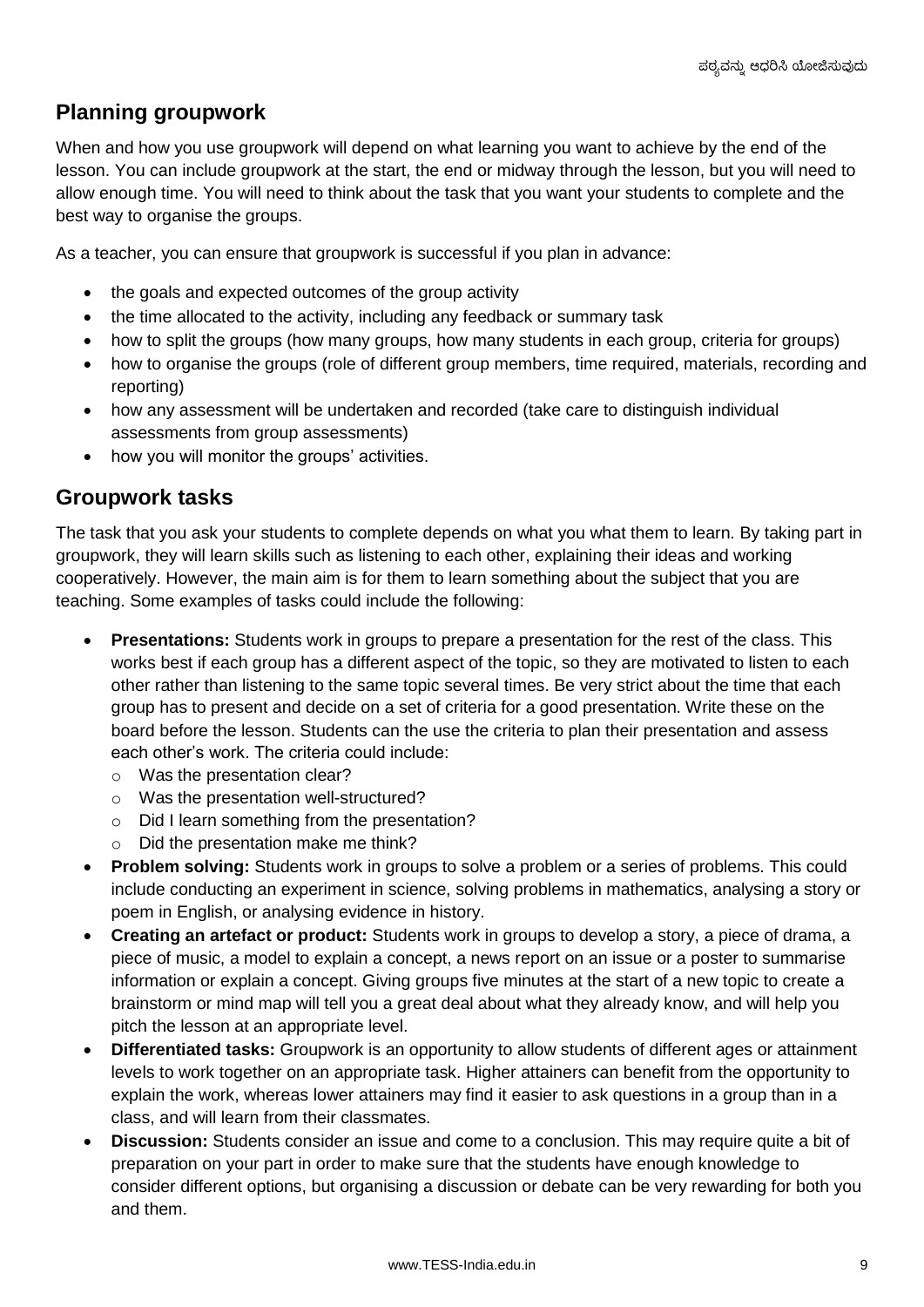### **Organizing groups**

Groups of four to eight are ideal but this will depend on the size of your class, the physical environment and furniture, and the attainment and age range of your class. Ideally everyone in a group needs to see each other, talk without shouting and contribute to the group's outcome.

- Decide how and why you will divide students into groups; for example, you may divide groups by friendship, interest or by similar or mixed attainment. Experiment with different ways and review what works best with each class.
- Plan any roles you will give to group members (for example, note taker, spokesperson, time keeper or collector of equipment), and how you will make this clear.

### **Managing groupwork**

You can set up routines and rules to manage good groupwork. When you use groupwork regularly, students will know what you expect and find it enjoyable. Initially it is a good idea to work with your class to identify the benefits of working together in teams and groups. You should discuss what makes good groupwork behaviour and possibly generate a list of 'rules' that might be displayed; for example, 'Respect for each other', 'Listening', 'Helping each other', 'Trying more than one idea', etc.

It is important to give clear verbal instructions about the groupwork that can also be written on the blackboard for reference. You need to:

- direct your students to the groups they will work in according to your plan, perhaps designating areas in the classroom where they will work or giving instructions about moving any furniture or school bags
- be very clear about the task and write it on the board in short instructions or pictures. Allow your students to ask questions before you start.

During the lesson, move around to observe and check how the groups are doing. Offer advice where needed if they are deviating from the task or getting stuck.

You might want to change the groups during the task. Here are two techniques to try when you are feeling confident about groupwork – they are particularly helpful when managing a large class:

- **'Expert groups':** Give each group a different task, such as researching one way of generating electricity or developing a character for a drama. After a suitable time, re-organise the groups so that each new group is made up of one 'expert' from all the original groups. Then give them a task that involves collating knowledge from all the experts, such as deciding on what sort of power station to build or preparing a piece of drama.
- **'Envoys':** If the task involves creating something or solving a problem, after a while, ask each group to send an envoy to another group. They could compare ideas or solutions to the problem and then report back to their own group. In this way, groups can learn from each other.

At the end of the task, summarise what has been learnt and correct any misunderstandings that you have seen. You may want to hear feedback from each group, or ask just one or two groups who you think have some good ideas. Keep students' reporting brief and encourage them to offer feedback on work from other groups by identifying what has been done well, what was interesting and what might be developed further.

Even if you want to adopt groupwork in your classroom, you may at times find it difficult to organise because some students:

- are resistant to active learning and do not engage
- are dominant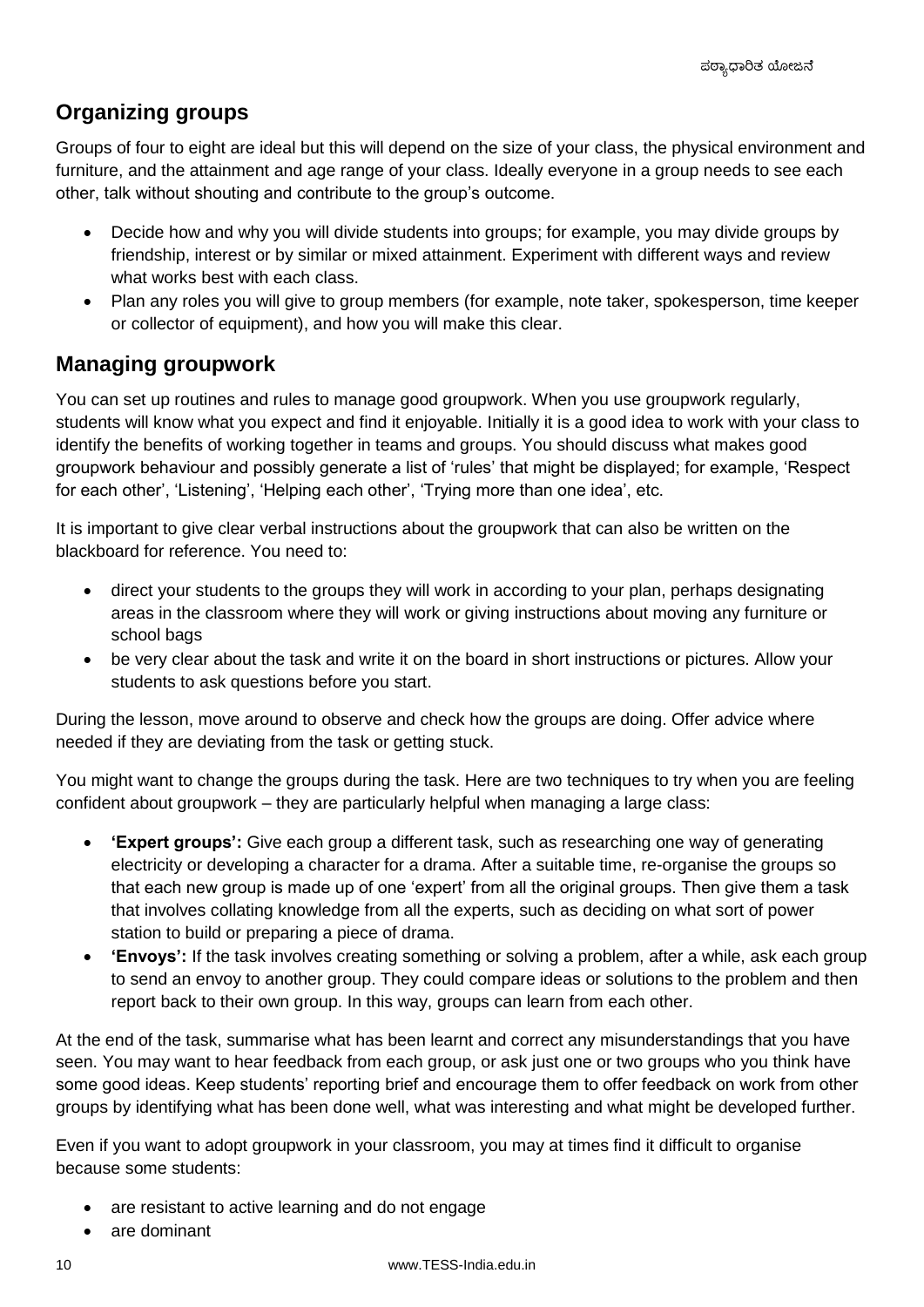do not participate due to poor interpersonal skills or lack of confidence.

To become effective at managing groupwork it is important to reflect on all the above points, in addition to considering how far the learning outcomes were met and how well your students responded (did they all benefit?). Consider and carefully plan any adjustments you might make to the group task, resources, timings or composition of the groups.

Research suggests that learning in groups need not be used all the time to have positive effects on student achievement, so you should not feel obliged to use it in every lesson. You might want to consider using groupwork as a supplemental technique, for example as a break between a topic change or a jump-start for class discussion. It can also be used as an ice-breaker or to introduce experiential learning activities and problem solving exercises into the classroom, or to review topics.

### Additional resources

- Karadi Tales:<http://www.karaditales.com/>
- National Book Trust India:<http://www.nbtindia.gov.in/>
- NCERT textbooks:<http://www.ncert.nic.in/NCERTS/textbook/textbook.htm>
- Teachers of India classroom resources:<http://www.teachersofindia.org/en>
- English Textbooks of Karnataka State

### References/bibliography

Bromley, H. (2000) *Book-based Reading Games.* London: Centre for Literacy in Primary Education.

Bryant, P. and Nunes, T. (eds) (2004) *Handbook of Children's Literacy.* Dordrecht: Kluwer Academic Publishers.

Dombey, H. and Moustafa, M. (1998) *Whole to Part Phonics: How Children Learn to Read and Spell.* London: Centre for Literacy in Primary Education.

Goswami, U. (2010a) 'Phonology, reading and reading difficulties' in Hall, K., Goswami, U., Harrison, C., Ellis, S. and Soler, J. (eds) *Interdisciplinary Perspectives on Learning to Read.* London: Routledge.

Goswami, U. (2010b) 'A psycholinguistic grain size view of reading acquisition across languages' in Brunswick, N., McDougall, S. and Mornay-Davies, P. (eds) *The Role of Orthographies in Reading and Spelling.* Hove: Psychology Press.

Graham, J. and Kelly, A. (2012) *Reading under Control: Teaching Reading in the Primary School.* London: Routledge.

Hall, K., Goswami, U., Harrison, C., Ellis, S. and Soler, J. (2010) *Interdisciplinary Perspectives on Learning to Read: Culture, Cognition and Pedagogy.* London: Routledge.

### Acknowledgements

Except for third party materials and otherwise stated below, this content is made available under a Creative Commons Attribution-ShareAlike licence [\(http://creativecommons.org/licenses/by-sa/3.0/\)](http://creativecommons.org/licenses/by-sa/3.0/). The material acknowledged below is Proprietary and used under licence for this project, and not subject to the Creative Commons Licence. This means that this material may only be used unadapted within the TESS-India project and not in any subsequent OER versions. This includes the use of the TESS-India, OU and UKAID logos.